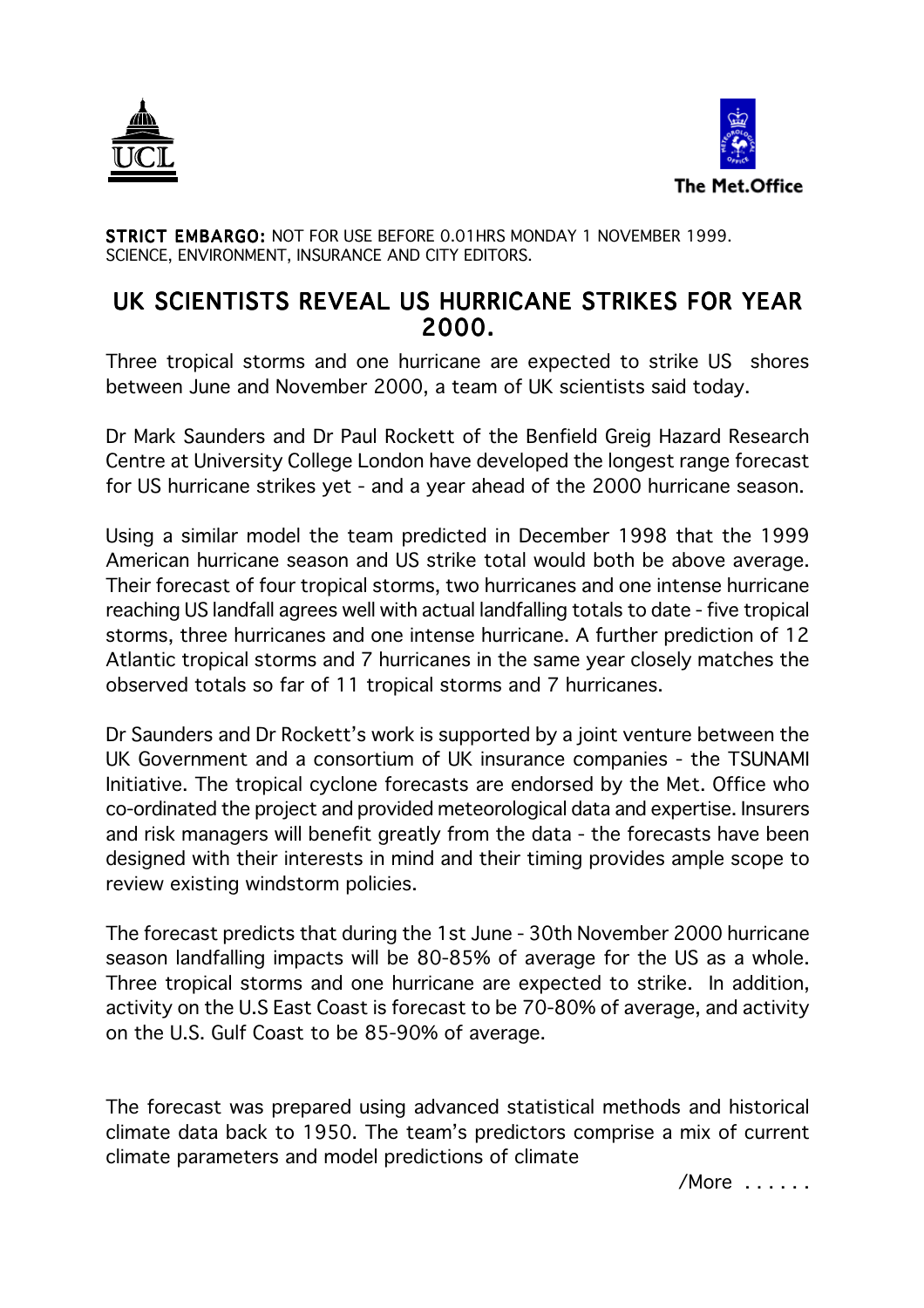parameters at the time of the 2000 hurricane season. The main factors in the forecast are the summer 2000 predictions for slightly cooler than average sea surface temperatures in the tropical north Atlantic and a weak positive ENSO phase. Both factors are associated with decreased Atlantic hurricane activity

David Simmons, TSUNAMI board representative for Benfield Greig - one of the seven companies sponsoring the consortium - welcomed the forecast saying: "The work of Dr Saunders and his team continues to advance our knowledge and understanding of the factors that influence the frequency and severity of these potentially catastrophic events. Greater predictability benefits not only the insurance industry but also society as a whole".

Mike Cooper, TSUNAMI board representative for the CGU Group, praised the scientists efforts and commented: "The insurance industry has operated for many years with only limited data on the hazards that drive its claims experience. This is our first attempt to take leading-edge science and tailor it to meet our competitive needs. We are delighted with the progress to date".

Hurricanes rank above earthquakes and floods as the United States' costliest natural disaster. The US hurricane damage bill for 1990-1998 averages £3.5 billion per year so even forecasts with modest skill can create huge financial savings. To be of value to insurers, forecasts must be received well before the hurricane season. Dr Saunders and Dr Rockett issued their prediction to TSUNAMI on 1st October 1999 three months ahead of the insurance industry's major renewal season.

Hurricanes also occur in other ocean basins where they are called typhoons or cyclones. Dr Saunders' team will be applying their model to issue TSUNAMI with the first ever long-range forecasts for typhoons striking Japan, Taiwan and other NW Pacific countries in early January 2000, and for cyclones hitting Queensland, Australia, on 1st April 2000.

The full forecast can be viewed as a PDF download on the TSUNAMI web site at: http://www.nerc-bas.ac.uk/public/tsunami/frames/tcfp\_frame.html.

—ends—

| Patrick Edwards, Head of Media         |
|----------------------------------------|
| Relations, 0171391 1621                |
| Andy Yeatman, Senior Press Officer,    |
| 01344 856 655                          |
| Lance Garrard, Director, 01223 221 547 |
|                                        |

/More . . . . . .